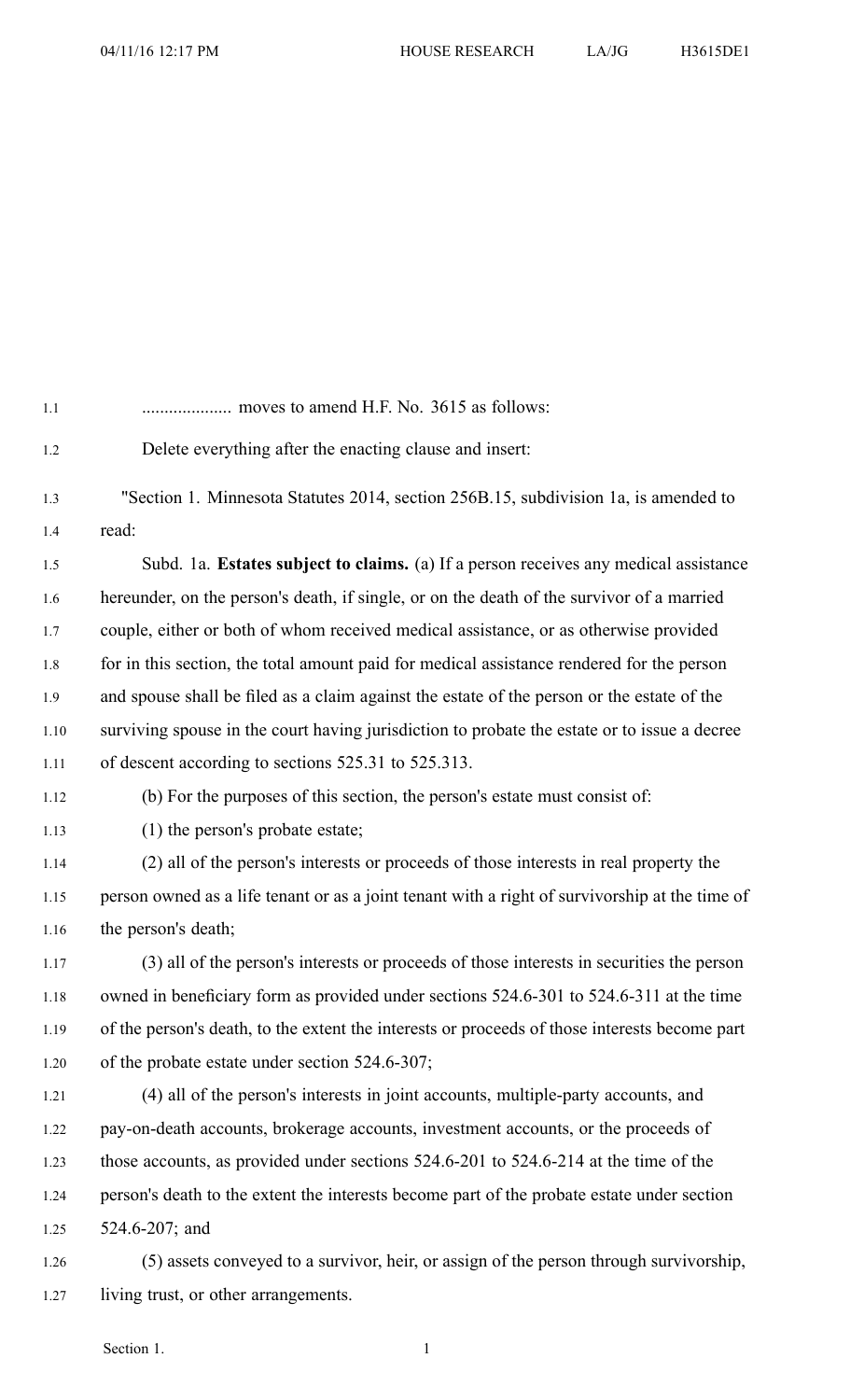2.1 (c) For the purpose of this section and recovery in <sup>a</sup> surviving spouse's estate for 2.2 medical assistance paid for <sup>a</sup> predeceased spouse, the estate must consist of all of the legal 2.3 title and interests the deceased individual's predeceased spouse had in jointly owned or 2.4 marital property at the time of the spouse's death, as defined in subdivision 2b, and the 2.5 proceeds of those interests, that passed to the deceased individual or another individual, <sup>a</sup> 2.6 survivor, an heir, or an assign of the predeceased spouse through <sup>a</sup> joint tenancy, tenancy 2.7 in common, survivorship, life estate, living trust, or other arrangement. A deceased 2.8 recipient who, at death, owned the property jointly with the surviving spouse shall have 2.9 an interest in the entire property.

2.10 (d) For the purpose of recovery in <sup>a</sup> single person's estate or the estate of <sup>a</sup> survivor 2.11 of <sup>a</sup> married couple, "other arrangement" includes any other means by which title to all or 2.12 any par<sup>t</sup> of the jointly owned or marital property or interest passed from the predeceased 2.13 spouse to another including, but not limited to, transfers between spouses which are 2.14 permitted, prohibited, or penalized for purposes of medical assistance.

2.15 (e) A claim shall be filed if medical assistance was rendered for either or both 2.16 persons under one of the following circumstances:

## 2.17 (1) the person was over 55 years of age, and received services under this chapter 2.18 prior to January 1, 2014;

2.19 (2) the person resided in <sup>a</sup> medical institution for six months or longer, received 2.20 services under this chapter, and, at the time of institutionalization or application for 2.21 medical assistance, whichever is later, the person could not have reasonably been expected 2.22 to be discharged and returned home, as certified in writing by the person's treating 2.23 physician. For purposes of this section only, <sup>a</sup> "medical institution" means <sup>a</sup> skilled 2.24 nursing facility, intermediate care facility, intermediate care facility for persons with 2.25 developmental disabilities, nursing facility, or inpatient hospital; or

2.26 (3) the person received general assistance medical care services under chapter 2.27  $256D$ ; or

2.28 (4) the person was 55 years of age or older and received medical assistance 2.29 services on or after January 1, 2014, that consisted of nursing facility services, home and 2.30 community-based services, or related hospital and prescription drug benefits.

2.31 (f) The claim shall be considered an expense of the last illness of the decedent for 2.32 the purpose of section 524.3-805. Notwithstanding any law or rule to the contrary, <sup>a</sup> 2.33 state or county agency with <sup>a</sup> claim under this section must be <sup>a</sup> creditor under section 2.34 524.6-307. Any statute of limitations that purports to limit any county agency or the state 2.35 agency, or both, to recover for medical assistance granted hereunder shall not apply to any 2.36 claim made hereunder for reimbursement for any medical assistance granted hereunder.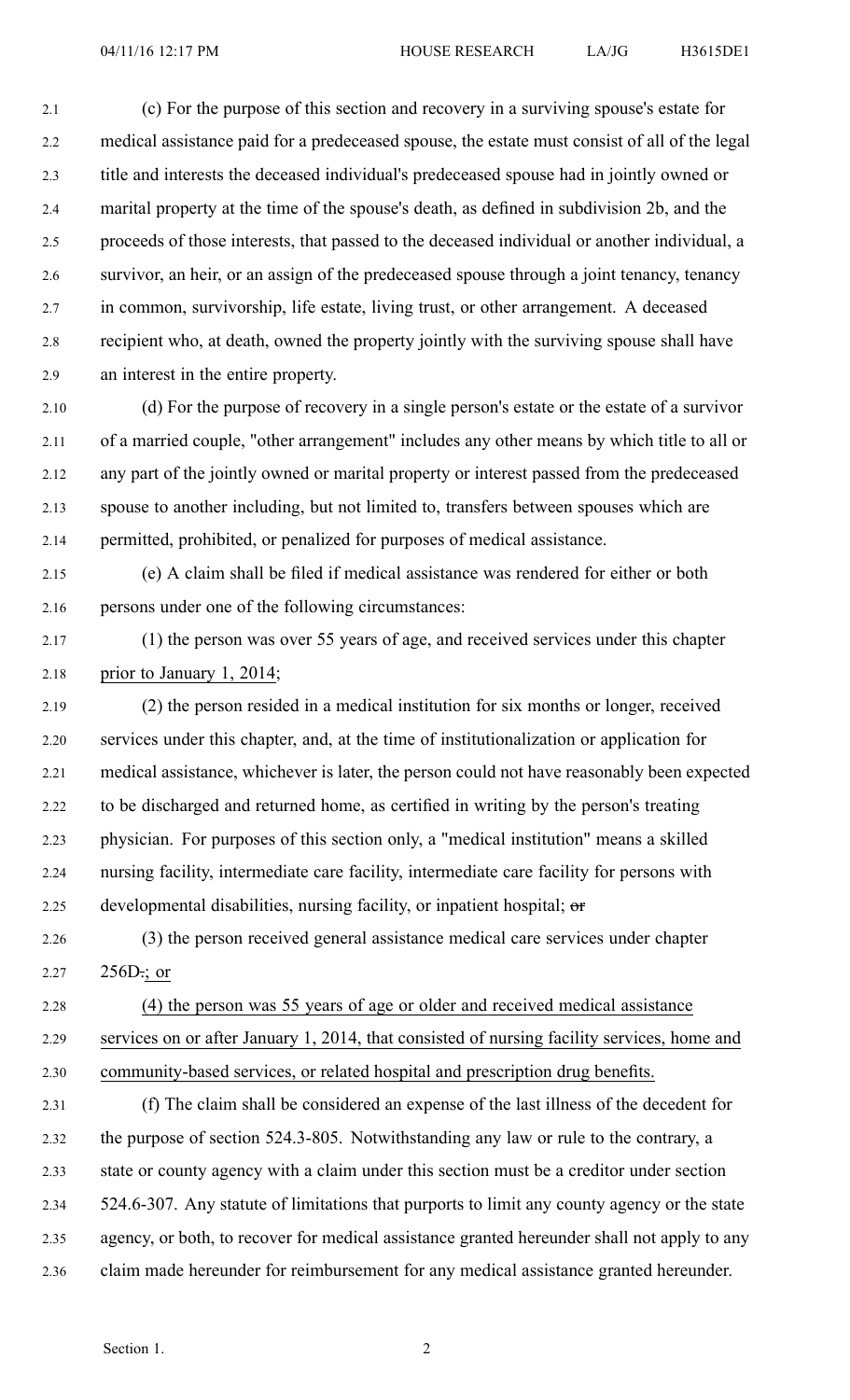3.1 Notice of the claim shall be given to all heirs and devisees of the decedent, and to other 3.2 persons with an ownership interest in the real property owned by the decedent at the time 3.3 of the decedent's death, whose identity can be ascertained with reasonable diligence. The 3.4 notice must include procedures and instructions for making an application for <sup>a</sup> hardship 3.5 waiver under subdivision 5; time frames for submitting an application and determination; 3.6 and information regarding appeal rights and procedures. Counties are entitled to one-half 3.7 of the nonfederal share of medical assistance collections from estates that are directly 3.8 attributable to county effort. Counties are entitled to ten percen<sup>t</sup> of the collections for 3.9 alternative care directly attributable to county effort.

## 3.10 **EFFECTIVE DATE.** This section is effective upon federal approval and applies to 3.11 services rendered on or after January 1, 2014.

3.12 Sec. 2. Minnesota Statutes 2014, section 256B.15, subdivision 2, is amended to read: 3.13 Subd. 2. **Limitations on claims.** (a) For services rendered prior to January 1, 2014, 3.14 the claim shall include only the total amount of medical assistance rendered after age 55 or 3.15 during <sup>a</sup> period of institutionalization described in subdivision 1a, paragraph (e), and the 3.16 total amount of general assistance medical care rendered, and shall not include interest. 3.17 (b) For services rendered on or after January 1, 2014, the claim shall include only: 3.18 (1) the amount of medical assistance rendered to recipients 55 years of age or older 3.19 and that consisted of nursing facility services, home and community-based services, and 3.20 related hospital and prescription drug services; and 3.21 (2) the total amount of medical assistance rendered during <sup>a</sup> period of 3.22 institutionalization described in subdivision 1a, paragraph (e). 3.23 The claim shall not include interest. For the purposes of this section, "home and 3.24 community-based services" has the same meaning it has when used in United States Code, 3.25 title 42, section 1396p, subsection (b), paragraph (1), subparagraph (B), clause (i). 3.26 (c) Claims that have been allowed but not paid shall bear interest according to 3.27 section 524.3-806, paragraph (d). A claim against the estate of <sup>a</sup> surviving spouse who did 3.28 not receive medical assistance, for medical assistance rendered for the predeceased spouse, 3.29 shall be payable from the full value of all of the predeceased spouse's assets and interests 3.30 which are par<sup>t</sup> of the surviving spouse's estate under subdivisions 1a and 2b. Recovery of 3.31 medical assistance expenses in the nonrecipient surviving spouse's estate is limited to the 3.32 value of the assets of the estate that were marital property or jointly owned property at any 3.33 time during the marriage. The claim is not payable from the value of assets or proceeds of 3.34 assets in the estate attributable to <sup>a</sup> predeceased spouse whom the individual married after 3.35 the death of the predeceased recipient spouse for whom the claim is filed or from assets